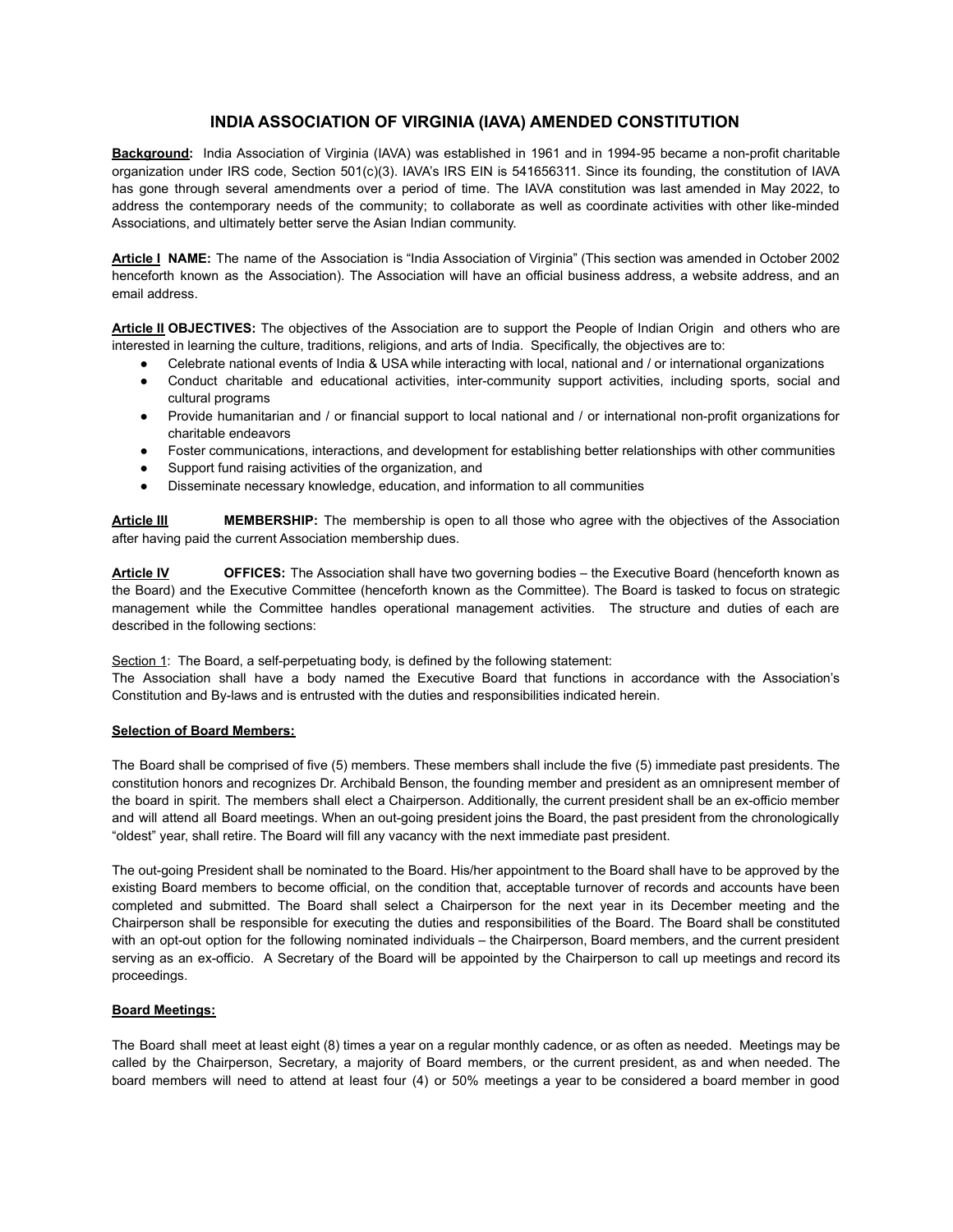standing and continue for current or next year. Board Members need to have attended at least five (5) or 60% of the conducted meetings for the current year to be considered for selection as Chairperson for the next year.

#### **Duties and Responsibilities of the Board:**

The primary duties and responsibilities of the Board include: Developing a long-term vision for the Association; initiating and conducting the election process of new President; developing community relationships; overseeing fiscal and legal obligations; ensuring that the Tax obligations have been met for the prior year, supporting the Association's fund raising efforts; developing policies and procedures to conduct the Association's programs; and providing the necessary support to the Committee as and when needed. Specifically, the Board has the following duties and responsibilities:

- 1. Develop a long-term vision for the Association.
- 2. Develop and promote inter-community interactions with local, regional and national Associations sharing similar interests(i.e. Indian, Asian, and Tri-cities – social, volunteer, culture and education)
- 3. Conduct election of the incoming President. The nomination process for the incoming president shall be initiated in a timely manner. The election, if needed, shall be conducted latest by the end of October, so that the president-elect has time to form the Committee and organize the Association's programs for the upcoming year.
- 4. Ensure that the fiduciary obligations including IRS Tax returns and audits have been filed and requirements have been met for the previous tax year.
- 5. Ensure the proper handover of the Association's financial accounts, meeting minutes, inventory assets and all other records from the outgoing to the incoming Executive Committee.
- 6. Conduct the orientation of the incoming Committee members of the Association by December  $31^{st}$  prior to the new Committee taking office in January of following year. Attendance for the following Committee members is mandatory: President, Vice-President, Treasurer and Secretary -- current and upcoming.
- 7. Ensure that the Committee acts in accordance with the Constitution and the Association's By-laws. If the Board finds any transgressions, it shall take the necessary action to remedy the situation. This may include removal of a person from the executive committee or upto impeachment of the President in direct violation of constitution.
- 8. Ensure that the fiscal policies of the Association are being adhered to. Any purchases of tangible assets by the Committee exceeding \$500 must be approved by the Board. The Board shall arrange for the auditing of financial accounts and publish it annually as public information. Auditing shall be conducted at least once-a-year by a certified auditor with proper remarks.
- 9. Support and encourage the Association's fund-raising programs.
- 10. The board will also be responsible for all community relationships to local/ regional organizations, elected officials and any local, cunty, state or federal government agencies as well as larger outreach like the Indian embassy and other offices.
- 11. Board also has authority to organize special events in the larger interest of the community and IAVA which will help the organization to strengthen its relationship with other entities and have a long term relationship/investment. (for example special events like India Mela, events for Ambassador and/or Ministers of India, Governor of state or someone of similar stature). Such special events may have limited attendees based on the type and place of event and the board should decide the attendees based on long term benefit and future strengthening of the organization.

# **Note:** The Board and the Committee shall follow the Roberts Rule of Order to the fullest. A no-confidence vote can be brought up by the Board OR by General Body , if it feels that the Committee is not functioning properly in accordance with the IAVA Constitution

Section 2: The Committee shall consist of the President, the President Elect and/or the Vice-President, the Secretary, the Treasurer, and other Directors appointed at the discretion of the President. The remaining offices may be filled either in functional and/or activity areas, as deemed necessary by the President to conduct business of the Association

Section 3: The President shall have the authority to appoint subcommittees as and when required without the consent of the General Body to achieve the goals of the Association. The President shall present the State of the Association to the Board in the first week of April and August. The Board can call a follow-up meeting with the President and the committee as necessary.

Section 4: The Board shall appoint an Auditor who will audit the financial statements as requested by the Board. The auditor will conduct an annual audit of the Association and submit the audit report to the Board and the Committee no later than January 10.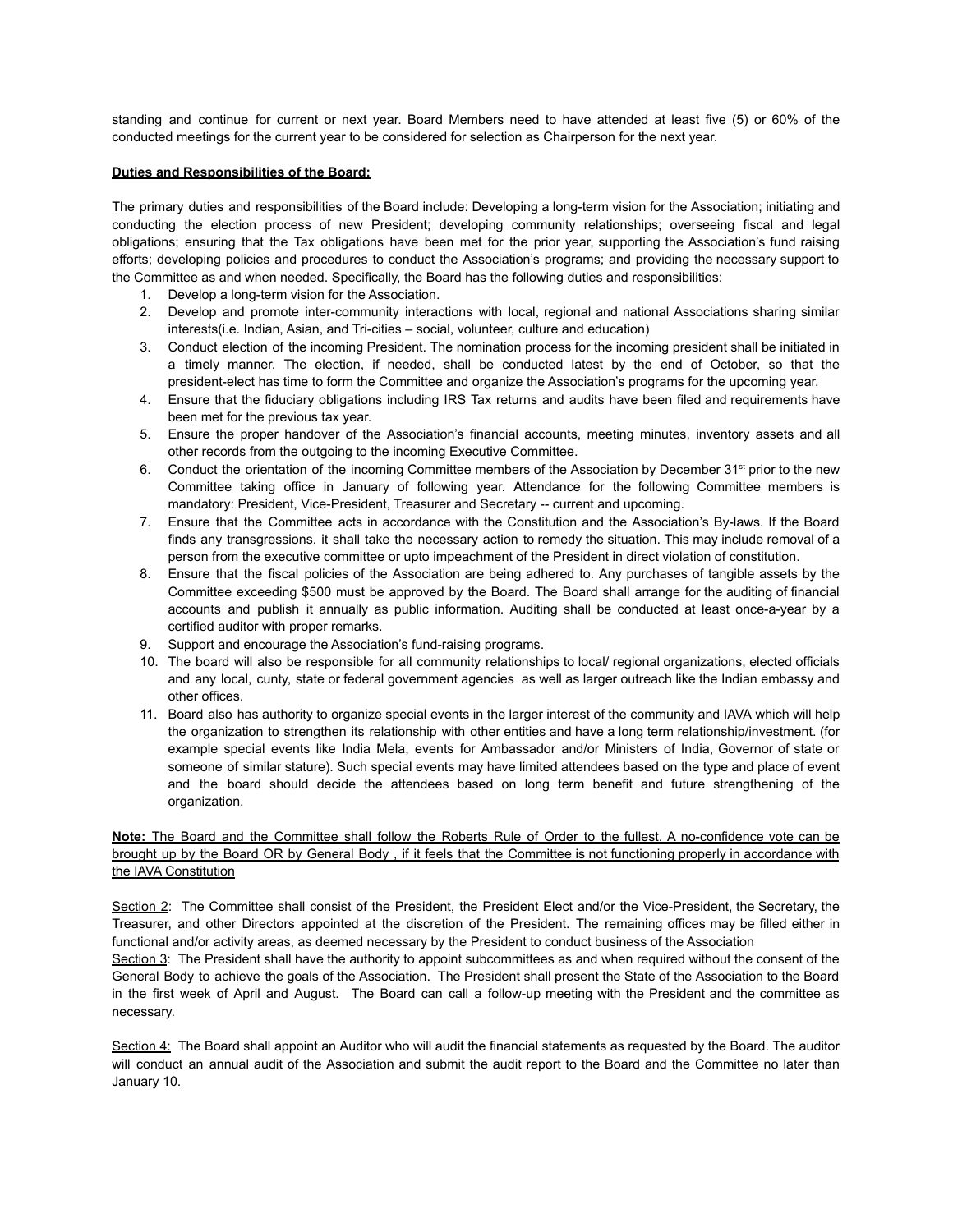#### **Article V ELECTION OF OFFICERS:**

Section 1: The President shall be elected for a term determined by the members of the Association in the October General Body meeting. It may be a one-year or a two-year term as requested by the president-elect. He/She may be elected for a maximum of two consecutive one-year terms. The President shall not be eligible to serve for more than two (2) years consecutively. The President shall appoint the remaining officers of the Committee.

If a president chooses to serve for 2 years, his work will be reviewed by the board in the month of September (of his first term) to make sure if the president is capable of leading the organization for next year. If the board finds the performance of the president satisfactory, the president will continue for a 2nd year and this will be brought October GBM else the board will open the election of new President/President elect and this will follow the existing process.

Section 2: A vacancy created by an officer's resignation shall be filled by a presidential appointee. A resignation by the President or President Impeachment shall dissolve the committee. The board will take over the existing term till the board can re-elect a new president or agree with the President Elect/ Vice President to take over with a new committee in a General Body Meeting.

### **Article VI MEETINGS:**

Section 1: The Association shall hold at least one General Body meeting in October of a program year.

Section 2: The Committee shall meet monthly and as often as necessary with the consent of either the majority of the Committee or the decision of the President.

### **Article VII FINANCE:**

Section 1: Finances of the Association shall consist of membership dues, donations, sponsorships, partnerships, and the proceeds from Association activities.

Section 2: All funds of the Association shall be recorded and deposited in the Association's bank account.

Section 3: All Association's fund withdrawals shall be recorded and signed by the President or Treasurer.

Section 4: The Treasurer will maintain the Association's record of transactions regularly in an unalterable media and present the financial statements to the Committee & Board on a quarterly basis or as needed. (March, June, September and December)

**Article VIII QUORUM:** A Quorum is defined as a simple majority of the Board or the Committee members at any Board or Executive Committee meeting respectively.

**Article IX AMENDMENTS:** Any proposal to amend the constitution or its bylaws must be sent to the Board Secretary at least a month ahead of a scheduled General Body meeting. A general body meeting can be clubbed with a large-scale event which is open to all members of the association.

- 1. Any amendment to the constitution or by-laws must have two-thirds affirmative vote of all members in good standing including those present at the General Body meeting and those voting in absentia.
- 2. A copy of the proposed amendment must be sent to all members at least one month before such a meeting.

### **BY-LAWS**

#### **Article I MEMBERSHIP DUES:**

Section 1: Applications for any of the following membership categories must be submitted in writing to the Committee and must be accompanied by a full year's membership dues:

- 1. **FAMILY** membership consisting of husband, wife, and all dependent children regardless of age.
- 2. **SINGLE** membership consisting of an individual over the age of eighteen years.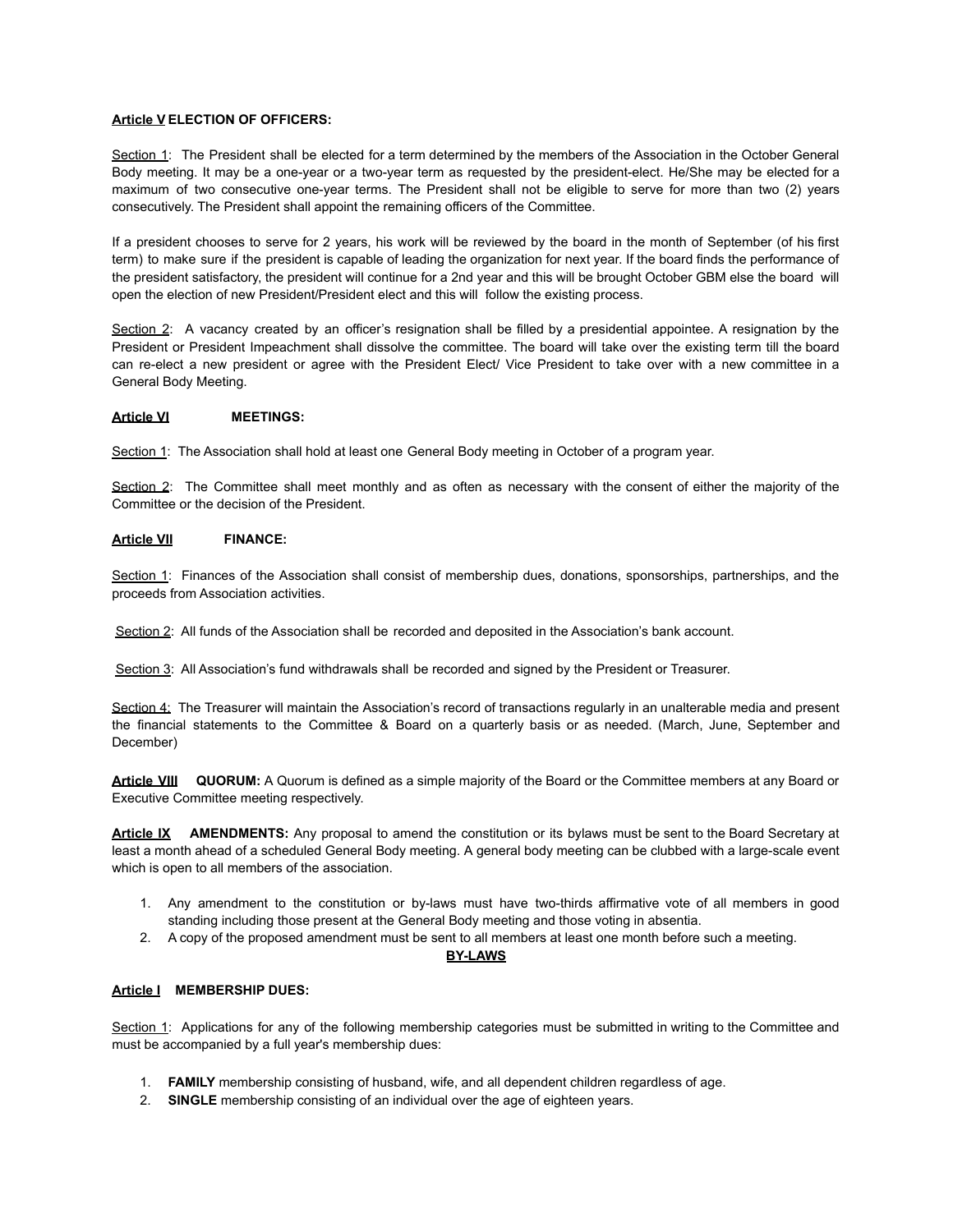Section 2: Annual membership dues for the calendar year (Jan - Dec) will be set by the Committee. There will be no partial year discount. The membership dues will have the following format:

- 1. SINGLE \$15 per person;
- 2. FAMILY \$25 for a family
- 3. FULL-TIME Foreign STUDENT Free based on committed Volunteer hours

The membership dues can be changed only by consent of the Board and the Committee. The president has the right to waive off or extend the membership to next year (if they are serving 2 year term) however they can not take this decision for incoming or future President terms.

### **Member(s) Conduct:**

Any member non-member, board or executive committee work is volunteer & they can not claim any charge/fees to IAVA

IAVA Members have to follow the membership code of conduct of the organization. Any person found not in line with the code of conduct e.g. misusing organization name, defaming organization OR its office bearers of present/past by any means or channels will be held in contempt. The course of action against such members is to be decided by the media/membership team and or President. The action can include membership suspension, long or short-term individual or family IAVA membership. This may extend to IAVA social media space and or communication and or attending IAVA event(s).

The Executive Committee will inform the Board of the decision taken under such circumstances and Board can further review to extend the suspension upto cancellation of the membership and / or apply upto lifetime suspension of the membership and engagement with IAVA through social media, on premise activities etc. as seem fit in the context.

# **Article II DUTIES OF THE OFFICERS:**

**PRESIDENT:** The President shall be responsible for all Association activities, income and expenses, and overall management of the Association. The President shall ensure that the IRS tax returns and tax correspondence for his/her term are filed annually no later than the IRS deadline for not-for-profit organizations.

**PRESIDENT Elect:** (If available), The President Elect shall be responsible for working with the President as an officer in succession planning while completing the assignments provided by the President. The President Elect shall be elected in October Annual General Body Meeting for the following term.

**VICE-PRESIDENT:** The Vice-president shall assume the responsibilities of the President in his/her absence. The Vice-president shall also support the assignments provided by the President. The Vice-President and the President Elect may be the same or different person.

**SECRETARY:** The Secretary shall send meeting announcements, take minutes of each meeting, and keep all records in an unalterable media. The Secretary shall also be responsible to inform the members about the activities of the Association. The Secretary shall maintain approved minutes that are authorized by the President. A copy of the minutes shall be submitted to the Chairperson of the Board.

**TREASURER:** The Treasurer shall collect all the dues, make payments for the Association expenses, and shall keep proper records of all assets and expenditures in an unalterable media. He/She shall be responsible for recording and depositing the funds in the Association bank account and IRS tax returns and tax correspondence for his/her term annually no later than the IRS deadline for not-for-profit organizations.

**AUDITOR:** The Auditor appointed by the Board shall audit the financial statements and shall submit the report to the Board and the Committee. The Board can request for an audit at any time. The annual audit report by the Auditor shall be presented in the Association's newsletter.

Any member non-member, board or executive committee work is volunteer & they cannot claim any charge/fees to IAVA

Additional suggested Directors can be as below or more as per need of the term agenda:

### **WEB DIRECTOR: NEWSLETTER DIRECTOR: MEMBERSHIP DIRECTOR: SOCIAL DIRECTOR: COMMUNICATIONS DIRECTOR: CULTURAL DIRECTOR: YOUTH DIRECTOR: SPORTS DIRECTOR:**

**Article III ELECTION:**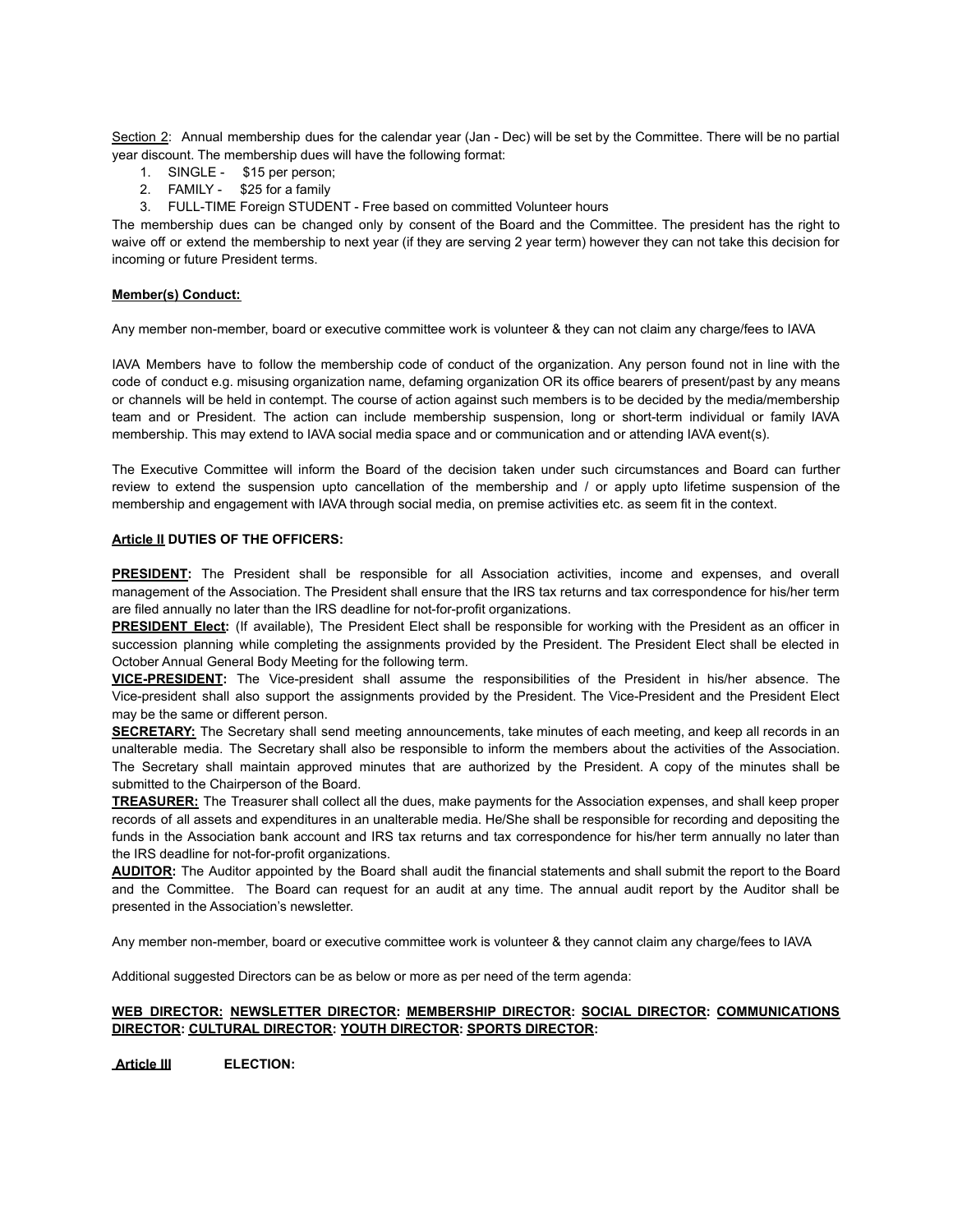Members in good standing shall be eligible to complete the nomination form for election of Office of President / President elect and submit to the Board. The Board will review applications and confirm or deny eligibility to participate in election. The election will be for the President OR President Elect Position. The board will take the decision based on the current situation in that year if they feel comfortable to open an election for President Elect or not. The President elect will be elected in October GBM (15 month advance before their actual President term starts). If not, the board will directly call for election of the next President in October GBM (3 month before their actual President term starts).

- 1. All current members will have the right to vote. Each adult within paid permanent membership shall have one vote in electing the President of the Association.
- 2. The President shall not run for election for more than two consecutive one-year terms.
- 3. Official elections will be conducted by the Board, in the month of October and the new Executive Committee will assume their duties starting January 1st of the upcoming term.

# **Article IV MEETINGS:**

- 1. A General body meeting can be called by the President, the Board, the Committee or more than 25% of the members in good standing with at least the quorum of board and / or committee present.
- 2. General Body meetings with a stated purpose / agenda will be announced to the community at least a month in advance.
- 3. The meeting locations (e.g., libraries) will be selected carefully as a central and neutral place with the use of minimal IAVA funds for the Board or the Committee meetings to conduct necessary IAVA business avoiding perceptions of any impropriety.
- 4. In case we have a President elect, the Board will review the work of the President elect as Vice President in June / July (6 months before the term starts as President) and validate if the candidate is ready to lead the organization. If the Board is not convinced with the available data from the working quarterly updates, the Board can reopen the President election in October General Body Meeting.

### **Article V FINANCE:**

- 1. The Treasurer shall maintain accounts for the current year and term that contain verifiable information from budgets and transactions that were approved and/or signed by the President. The reimbursement of valid expenses must be supported by official receipts. A copy of the annual accounts shall be submitted to the Chairperson and Secretary of the Board via digital copy.
- 2. The money of the Association shall be spent on Association activities and fulfillment of its objectives, with the consent of the Committee.
- 3. Any tangible asset in excess of \$500, intended for use by the Association, must be pre-approved by the Board and recorded with the Secretary and the Treasurer.
- 4. Any new program or event added to the IAVA calendar that exposes IAVA to initial financial commitment greater than \$4,000, an overall financial risk greater than \$2500 or an event that has a total overlay greater than \$20,000 needs to be presented to IAVA board for approval before being announced to general body by the President and the IAVA Executive Team for the term.
- 5. The Committee shall prepare financial documents leading to the preparation of an annual budget that will be used to measure variances of expenses throughout the calendar year.
- 6. An internal audit of each fundraising/charitable event supported/conducted by IAVA shall be conducted to ensure IRS documentation requirements have been met, such that it forms part of an arm's length transaction in which the interests of IAVA are fully protected. Specifically, the support of any other organization not classified by the IRS as a 'public charity' requires that this organization by law provides necessary documentation/reports substantiating that the funds were used for the intended charitable purposes. Such documentation includes:
	- A. A. Official document(s) showing the name, address, and tax identification number of the charitable organization
	- B. B. Document(s) showing that the funds provided by IAVA were used for the benefit of the general masses
	- C. C. Audited report of the grantee organization It should be provided to the IAVA President before April month of the following year.

### **Article VI MISCELLANEOUS:**

1. All funds in full and related documents of IAVA shall be handed over to the incoming Executive Committee during the Workshop conducted by the Board in the first week of January of the new term.